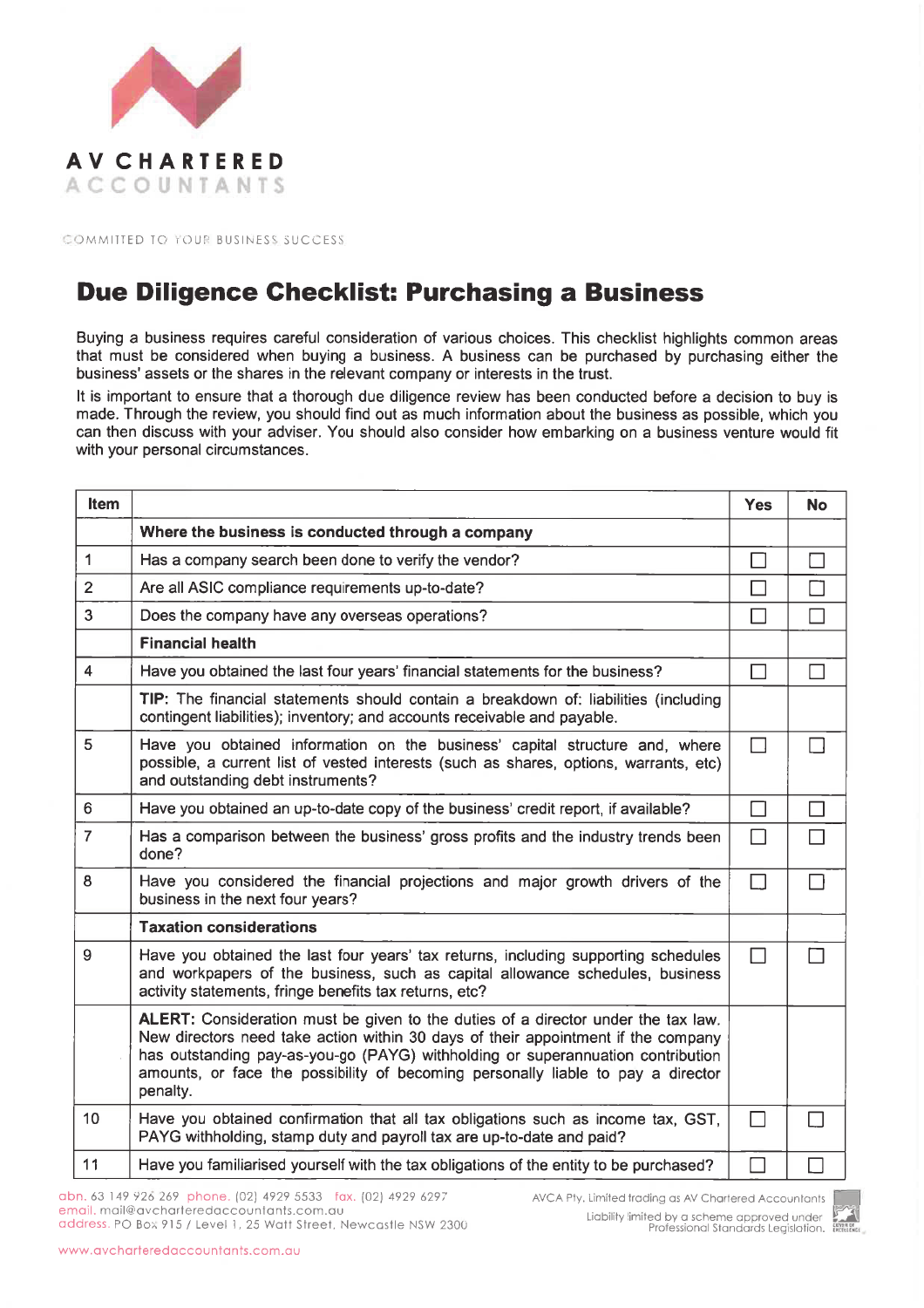| Item |                                                                                                                                                                                                                                                                                                                                         | <b>Yes</b>        | <b>No</b> |
|------|-----------------------------------------------------------------------------------------------------------------------------------------------------------------------------------------------------------------------------------------------------------------------------------------------------------------------------------------|-------------------|-----------|
| 12   | Have you reviewed all correspondence with the ATO and determined whether the<br>business has any private tax rulings, tax elections, amended notices of assessment,<br>etc that may apply?                                                                                                                                              |                   |           |
| 13   | Are you aware if the business is currently being audited by the ATO or has been<br>audited in the last four years and, if so, what the outcome was?                                                                                                                                                                                     | $\vert$ $\vert$   |           |
| 14   | Have you considered the stamp duty implications of the purchase of the business?                                                                                                                                                                                                                                                        |                   |           |
| 15   | Have you considered whether the purchase of the business will be a supply of a<br>going concern, ie GST-free?                                                                                                                                                                                                                           | $\Box$            |           |
|      | ALERT: Where a business is sold through an asset sale, the purchaser does not<br>inherit any tax liabilities of the business. However, where a business is sold through<br>the sale of units or shares, the purchaser inherits the tax liabilities of the business.                                                                     |                   |           |
|      | Where a business is sold through the sale of units or shares, it will not qualify as a<br>supply of a going concern, ie the purchase of the units or shares will be an input<br>taxed financial supply.                                                                                                                                 |                   |           |
|      | If you are buying the business through an asset sale                                                                                                                                                                                                                                                                                    |                   |           |
| 16   | Has a fixed asset register been obtained detailing all the assets being sold?                                                                                                                                                                                                                                                           |                   |           |
|      | TIP: The register should detail the following information about the assets:                                                                                                                                                                                                                                                             |                   |           |
|      | the original purchase price;<br>the purchase date;                                                                                                                                                                                                                                                                                      |                   |           |
|      | $\bullet$<br>the depreciation method used;<br>$\bullet$                                                                                                                                                                                                                                                                                 |                   |           |
|      | the depreciation rate used;<br>$\bullet$                                                                                                                                                                                                                                                                                                |                   |           |
|      | the effective life of the asset; and                                                                                                                                                                                                                                                                                                    |                   |           |
|      | the written-down value.                                                                                                                                                                                                                                                                                                                 |                   |           |
| 17   | Have you checked the ownership and condition of the assets being sold? Are copies<br>of instruction manuals available?                                                                                                                                                                                                                  |                   |           |
| 18   | Where assets are leased by the business, have you obtained copies of the leases?                                                                                                                                                                                                                                                        |                   |           |
|      | TIP: If you are taking over the existing leases, consideration should be given to<br>whether the leasing terms are reasonable.                                                                                                                                                                                                          |                   |           |
| 19   | Are the assets adequately insured until settlement of the purchase?                                                                                                                                                                                                                                                                     |                   |           |
| 20   | Has the purchase price been apportioned across the assets being purchased?                                                                                                                                                                                                                                                              |                   |           |
|      | If you are buying a business through a sale of units or shares                                                                                                                                                                                                                                                                          |                   |           |
| 21   | Have you obtained a listing of all current shareholders or unitholders?                                                                                                                                                                                                                                                                 |                   |           |
| 22   | If you are purchasing the business through the sale of units, has the trust made a<br>family trust election (FTE)?                                                                                                                                                                                                                      | $\blacksquare$    |           |
| 23   | If you are purchasing the business through the sale of shares, has the company<br>made an interposed entity election (IEE)?                                                                                                                                                                                                             |                   |           |
|      | <b>ALERT:</b> The existence of an FTE and IEE restricts who may receive a distribution<br>from the trust or company, and to whom a trust may distribute any income derived.                                                                                                                                                             |                   |           |
|      | Generally, a trust will be denied a tax deduction for carried-forward losses or bad<br>debts, unless certain tests are passed. Similarly, where the substantial shareholder<br>of a company changes, the company can be denied a tax deduction for carried-<br>forward losses or bad debts, unless the same business test is satisfied. |                   |           |
|      | <b>Employee obligations</b>                                                                                                                                                                                                                                                                                                             |                   |           |
| 24   | Have you obtained a list of the employees, including their salaries and other<br>entitlements?                                                                                                                                                                                                                                          | $\blacksquare$    |           |
| 25   | Are there any key staff who would be imperative to the smooth, continued running of<br>the business?                                                                                                                                                                                                                                    | $\vert \ \ \vert$ |           |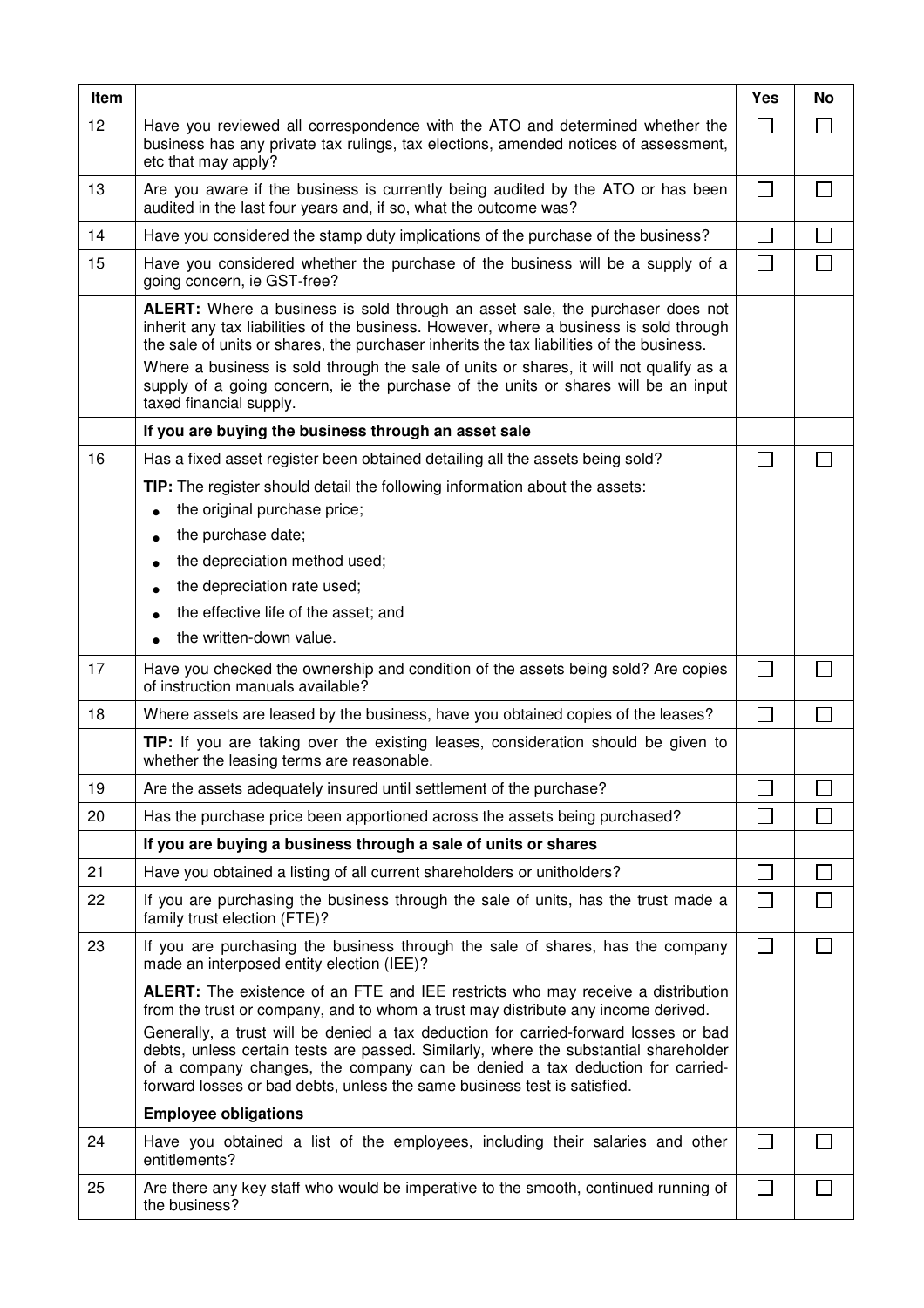| Item |                                                                                                                                                                                                                                                                                                                                | <b>Yes</b>                  | No |
|------|--------------------------------------------------------------------------------------------------------------------------------------------------------------------------------------------------------------------------------------------------------------------------------------------------------------------------------|-----------------------------|----|
| 26   | Are you aware of all employment conditions, including key workplace agreements,<br>any incentive bonus plans, staff rotation policies, disciplinary procedures, standards<br>of conduct, etc?                                                                                                                                  | $\Box$                      |    |
| 27   | Have all outstanding employee entitlements, such as superannuation guarantee and<br>annual leave, been accounted for?                                                                                                                                                                                                          | $\mathbf{I}$                |    |
| 28   | Are the WorkCover premiums up-to-date?                                                                                                                                                                                                                                                                                         |                             |    |
| 29   | Are you comfortable with the current business culture, the level of staff relations and<br>turnover over the last four years?                                                                                                                                                                                                  | $\Box$                      |    |
|      | <b>ALERT:</b> Where a business is sold through an asset sale, the purchaser can choose<br>not to take on the employees of the vendor. However, where a business is sold<br>through the sale of units or shares, there will be a continuity of employment and the<br>buyer is responsible for any employee liabilities accrued. |                             |    |
|      | <b>Trading stock</b>                                                                                                                                                                                                                                                                                                           |                             |    |
| 30   | Does the trading stock include any obsolete stock?                                                                                                                                                                                                                                                                             |                             |    |
| 31   | Has the trading stock been valued at market value?                                                                                                                                                                                                                                                                             | $\mathcal{L}_{\mathcal{A}}$ |    |
|      | TIP: Where the purchase of the business includes trading stock, the trading stock<br>must be valued at market value on the day of disposal, which is normally the date of<br>the purchase contract.                                                                                                                            |                             |    |
|      | <b>Business premises</b>                                                                                                                                                                                                                                                                                                       |                             |    |
| 32   | Have you sighted copies of all real estate lease agreements, deeds, mortgages and<br>any relevant documents relating to the premises?                                                                                                                                                                                          | $\vert$ $\vert$             |    |
| 33   | If the same business premises are to continue, has the vendor facilitated a lease<br>assignment and have all documents been signed by you?                                                                                                                                                                                     | П                           |    |
| 34   | If there are improvements to the business premises, has a register been obtained<br>detailing the improvements?                                                                                                                                                                                                                |                             |    |
|      | TIP: The register should detail the following information: the cost of the<br>improvements; and date of construction or acquisition.                                                                                                                                                                                           |                             |    |
|      | <b>Other considerations</b>                                                                                                                                                                                                                                                                                                    |                             |    |
| 35   | Do you know why the vendor is selling?                                                                                                                                                                                                                                                                                         | $\Box$                      |    |
|      | TIP: You should be wary of a vendor who does not disclose important information.<br>Sources of information can include social media, the internet and press items.                                                                                                                                                             |                             |    |
| 36   | Is there a documented business plan?                                                                                                                                                                                                                                                                                           | $\mathbf{I}$                |    |
| 37   | If you are acquiring the business with other people, do you have the necessary<br>agreements in place?                                                                                                                                                                                                                         | $\mathsf{I}$                |    |
| 38   | Are the business operations subject to any government regulations? If so, are all<br>relevant government licences, permits or consents up-to-date?                                                                                                                                                                             | $\Box$                      |    |
| 39   | Does the business have any pending or ongoing lawsuits, or any recently finalised<br>litigation cases?                                                                                                                                                                                                                         | $\Box$                      |    |
| 40   | Have you given thought to whether the structure (company, partnership or trust) that<br>the business operates through is suitable for your needs?                                                                                                                                                                              | $\Box$                      |    |
| 41   | Have you searched the local council and other government agency records to<br>ensure there are no plans or council orders that could disrupt the business or lead to<br>a potential drop in sales?                                                                                                                             | П                           |    |
| 42   | If a restrictive covenant, earn-out clause or claw-back clause is included in the<br>purchase contract, have you ascertained the legal and tax implications?                                                                                                                                                                   | $\Box$                      |    |
| 43   | Have you identified the key customer and supplier contracts and the likely impact a<br>change of ownership might have on these agreements?                                                                                                                                                                                     | П                           |    |